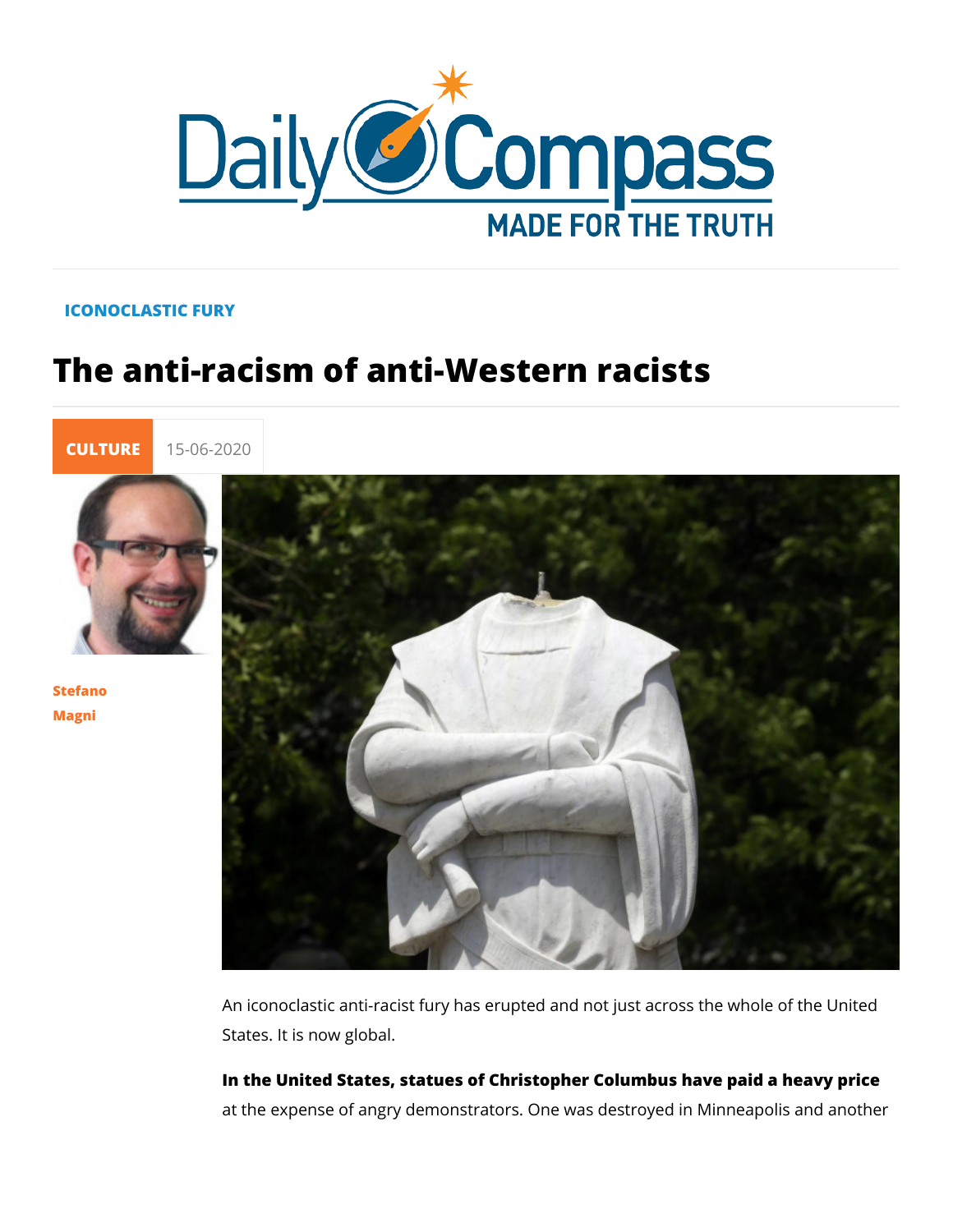decapitated in Boston. In the city of Richmond, the equestrian monument of General Robert E. Lee, commander of the southern Confederate Army in the American Civil War, might soon be removed. Lee was not an anti-abolitionist. He had even received an offer from President Lincoln to lead the northern Union forces before opting to serve for his home state of Virginia in the south. Yet now, despite his history, Lee has been made a symbol of racist evil to tear down. An Abraham Lincoln monument was vandalised, too, in addition to one dedicated to fallen soldiers of the 54th Massachusetts Regiment (made up exclusively of African-American volunteers).

**In London, a statue of Winston Churchill,** the very man who stood tall against Adolf Hitler from 1939 to 1945 (and the only one to resist him between 1940 and 1941) was attacked. "Anti-fascist" vandals mocked his statue with "racist" graffiti, only because Churchill had led what was once the largest colonial empire in the world. And then there was the statue of Gandhi, the anti-colonialist par excellence. His statue in front of the Indian Embassy in London was likewise vandalised. Right-wing extremists were not to blame, but anti-racists offended by the historical comments Ghandi had made about black South Africans. In Italy, members of the Sentinelli movement have petitioned for the removal of Indro Montanelli's statue. He was the eminent Italian journalist who "married", according to African tradition, a 12-year-old Eritrean during the Italo-Ethiopian War. His protestors will have no mercy upon him.

**However, it is wrong to dissect the past of each character represented by** 

**statues or plaques**. It is wrong to judge their specific faults and evaluate whether a posthumous *damnatio memoriae* - a casting their memory into eternal oblivion – is fair or not. For iconoclastic anti-racists and "anti-fascist", it is not about a specific individual or person. For them, it is more about attacking changing names and symbols. For example, NASCAR, the automotive racing association and very popular in the southern United States, has just made a radical decision. Rather than alienating its fan base and sponsors, NASCAR has pledged to take down all Confederate flags from its sporting events and facilities. Even before the Trump era, back in 2015, merchandise associated with the TV series, *The Dukes of Hazzard*, had been pulled of store shelves because Bo and Luke Duke's muscle car had the nickname "The General Lee" (that's right, the *infamous* General Robert E. Lee) and because it had the Confederate flag painted on its roof.

*Gone with the Wind***, a classic Hollywood film,** has been removed from HBO Max's film catalogue. Since it was set in the Old South, the film is, therefore, naturally deemed "racist". Ironically, the 1940 movie gave Hattie McDaniel (who plays "Mami", Rosella's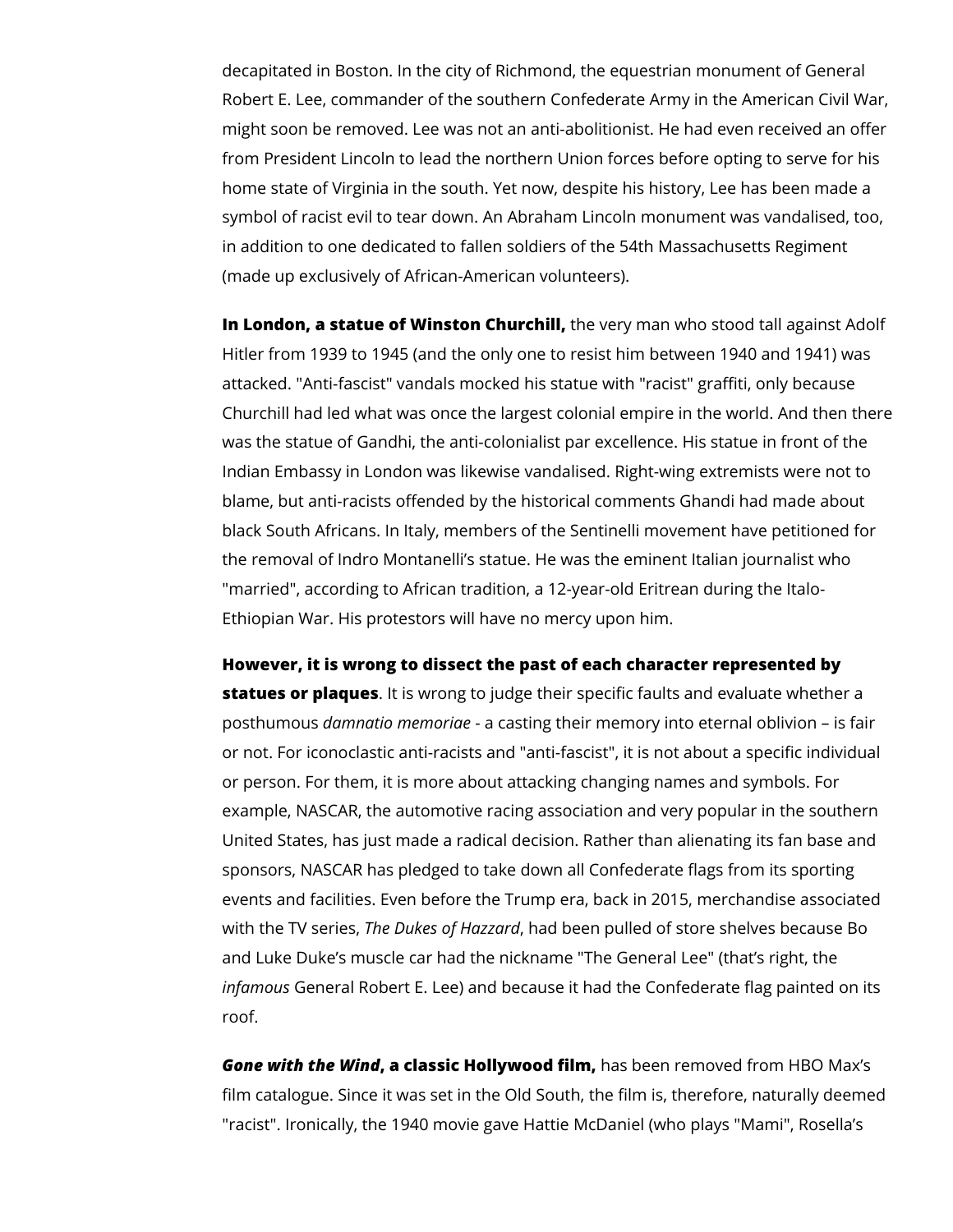nanny) the honour of winning the first-ever Oscar by an African-American actress. In the face of growing anti-racism protests, an internet hoax had briefly circulated that Disney+ had removed its *Calimero* cartoon (the hapless little black chicken) from its video offerings. It wasn't true. Regardless, one year ago, Disney+ had added written warnings to cartoons from the last century. It said that certain animated films contained "racial stereotypes", including a warning about the "Siamese song" ("the Siamese cat song", not Thai citizens) in the film *Lady and the Tramp*.

**The renowned British record company** *One Little Indian* has now changed its name to One Little Independent so as not to offend Indians (even if the word "Indie" has always meant "independent music"). The American country music band Lady Antebellum has been renamed Lady A and issued an apology to its fans. In Latin, *antebellum* simply means "before the war", but in the United States it is a word associated with the architectural styles of southern cities prior to the Civil War. Is this, too, a sort of apology for slavery? Meanwhile, the Swiss supermarket chain Migros has pulled "morelli" (little blacks) dark chocolate pastries from its retail selection. Apparently, the brand name is too reminiscent of certain racial stereotypes. So, it would be advisable to stock up on Italian Montenegro (Black Mountain) bitters and Nero d'Avola (Black Avola) wine before they are banned from store shelves as well.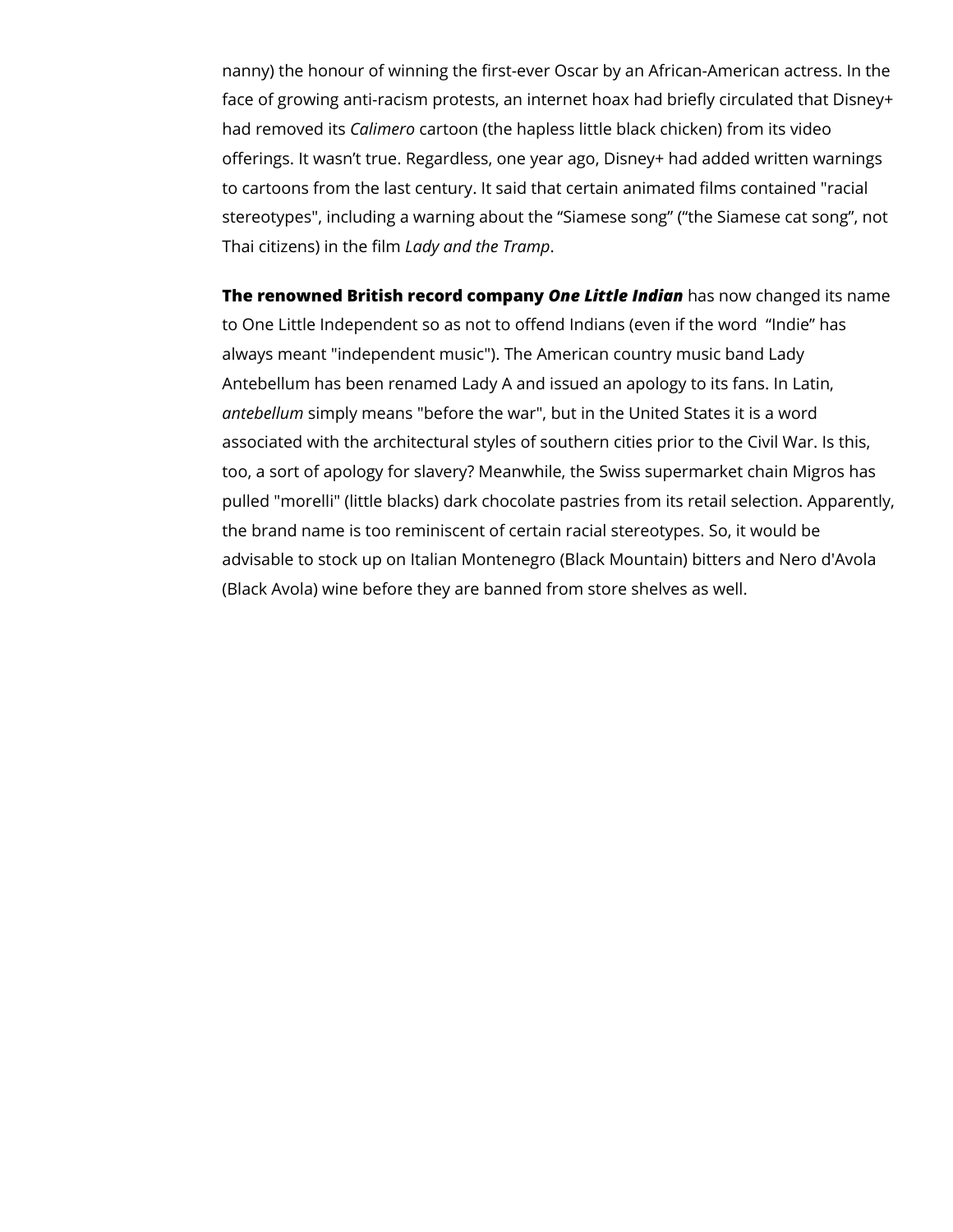## **It would seem, therefore, wrong to dwell on the profile of individual characters**

whose statues are now being removed and vandalised. It is wrong to try and define their merits and failings. It doesn't matter, because today's anti-racist iconoclasts havealready moved well beyond this form of judgement. It is not just London's mayor SadiqKahn who is appointing commissions of experts to remove statues and change streetnames reminiscent of Britain's colonial heritage, but it is also other private and public institutions doing the same thing. They are bullied by an aggressive minority to rush to erase names, uses, customs, objects and everyday products in an effort to cancel a past that is viewed as reprehensible.

## **It is the same exact technique repeated throughout all totalitarian regimes**,

from Lenin to Mao, via the systematic removal of the past for the construction of a new society. It is a process that begins with the annihilation of symbols and the gradual construction of a new language. What are the new iconoclasts really aiming at? While their Marxist predecessors wanted to rub out any sense of religion, private property,and national tradition to create an atheist and united world of equals, these new revolutionaries want a united world in which non-Western traditions are exalted and Western ones destroyed.

**Christopher Columbus is hated, above all, because he was the European and Christian discoverer of the Americas**. He is hated because defenders of pure identity are convinced that pre-Columbian native Americans were better off before the arrival of European settlers. British heroes directly or indirectly linked to colonial history (like Churchill) are hated because the Europeanisation and Christianisation of Africa - a "happy" continent until the arrival of the whites- is detested. Americans, whether from the South or North, bear the "original sin" of having supplanted Native American tribes to build a European Christian society in their place. It doesn't even stop with the purification of the purest: Gandhi, the hero of nonviolent resistance to colonialism, isn't sufficiently nativist in their eyes. According to iconoclasts, all traditions, stereotypes, idioms and even little black dark chocolate sweets which invoke racist notions will and must be purged.

**Yet these "revolutionaries" never ask themselves a fundamental "if"**: what would the world look like *if* Christian civilisation had never been established? The American pre-Columbian populations had slaves, practiced mass human sacrifices, and waged war among themselves. Why blame the last of their invaders, just because they were Christians? The same also applies to Africa, an unhappy, never peaceful continent and a land that is far from free: it experienced its first period of demographic and